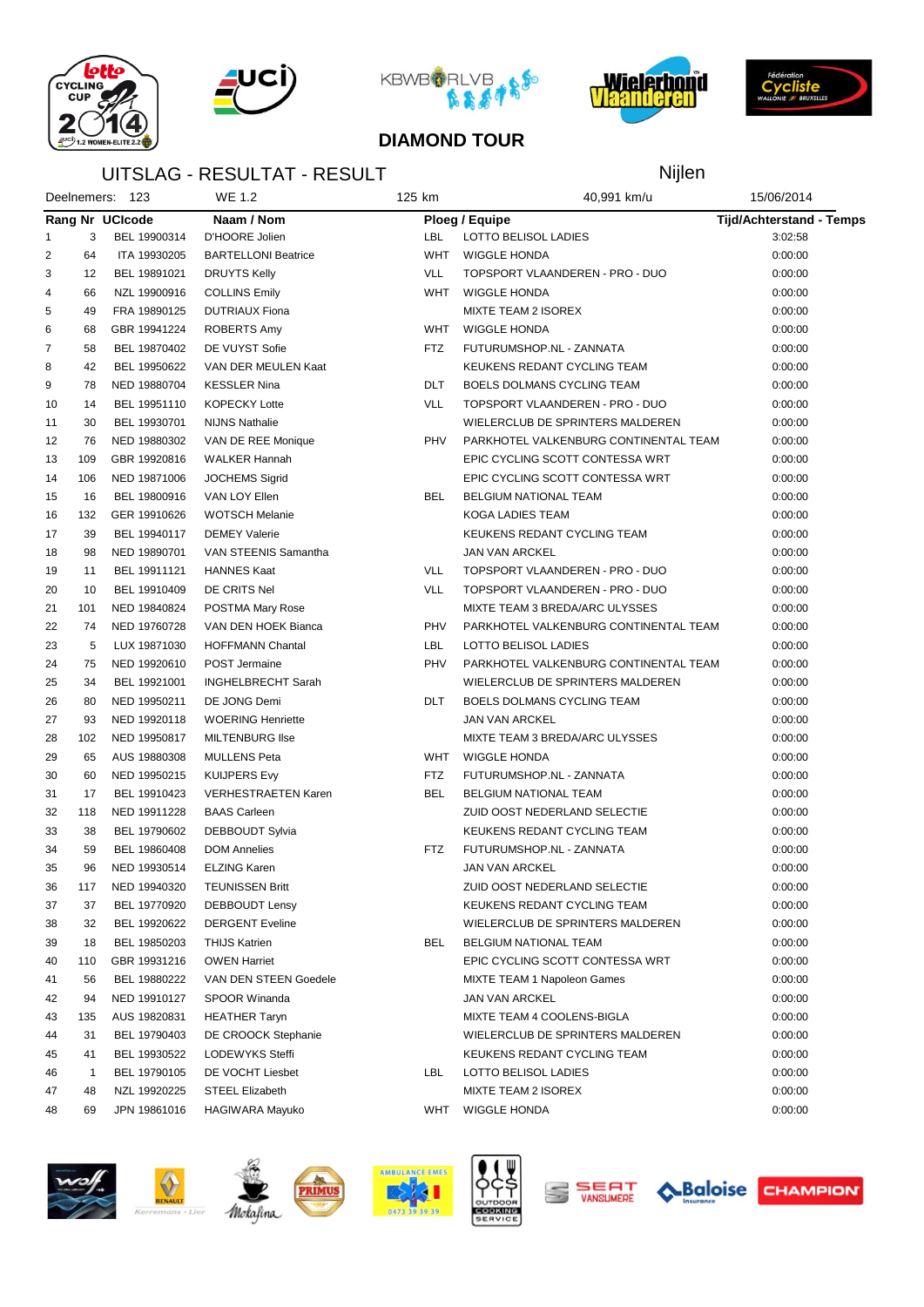







Nijlen



#### **DIAMOND TOUR**

### UITSLAG - RESULTAT - RESULT

|    |                | Deelnemers: 123            | WE 1.2                    | 125 km<br>40,991 km/u |                                       | 15/06/2014                      |  |
|----|----------------|----------------------------|---------------------------|-----------------------|---------------------------------------|---------------------------------|--|
|    |                | Rang Nr UCIcode            | Naam / Nom                |                       | Ploeg / Equipe                        | <b>Tijd/Achterstand - Temps</b> |  |
| 49 | 63             | BEL 19841112               | <b>VERBEKE Grace</b>      | <b>FTZ</b>            | FUTURUMSHOP.NL - ZANNATA              | 0:00:00                         |  |
| 50 | 130            | GER 19950523               | <b>STOCK Gudrun</b>       |                       | KOGA LADIES TEAM                      | 0:00:00                         |  |
| 51 | 33             | BEL 19880426               | DE QUINT Pia              |                       | WIELERCLUB DE SPRINTERS MALDEREN      | 0:00:00                         |  |
| 52 | 62             | BEL 19890115               | VAN DOORSLAER Annelies    | FTZ                   | FUTURUMSHOP.NL - ZANNATA              | 0:00:00                         |  |
| 53 | 55             | BEL 19871113               | <b>VERBIEST Liesbeth</b>  |                       | <b>MIXTE TEAM 1 Napoleon Games</b>    | 0:00:00                         |  |
| 54 | 111            | GBR 19791105               | <b>LLOYD Manon</b>        |                       | EPIC CYCLING SCOTT CONTESSA WRT       | 0:00:00                         |  |
| 55 | 136            | GER 19891212               | <b>ZWICK Martina</b>      |                       | MIXTE TEAM 4 COOLENS-BIGLA            | 0:00:00                         |  |
| 56 | 85             | BEL 19831006               | <b>HAERS Carolien</b>     |                       | <b>ENDURA LADY FORCE</b>              | 0:00:00                         |  |
| 57 | 8              | BEL 19951004               | <b>DRUYTS Demmy</b>       | <b>VLL</b>            | TOPSPORT VLAANDEREN - PRO - DUO       | 0:00:00                         |  |
| 58 | 23             | SWE 19920216               | NILSSON Hanna             |                       | AUTOGLAS WETTEREN CYCLING TEAM        | 0:00:00                         |  |
| 59 | 61             | NED 19940916               | <b>COPPENS Kirsten</b>    | <b>FTZ</b>            | FUTURUMSHOP.NL - ZANNATA              | 0:00:00                         |  |
| 60 | $\overline{7}$ | BEL 19951213               | <b>VERHAEST Sara</b>      | LBL                   | LOTTO BELISOL LADIES                  | 0:00:00                         |  |
| 61 | 40             | BEL 19950318               | LODEWYKS Dana             |                       | KEUKENS REDANT CYCLING TEAM           | 0:00:00                         |  |
| 62 | 97             | NED 19910808               | VAN HOEK Lotte            |                       | <b>JAN VAN ARCKEL</b>                 | 0:00:00                         |  |
| 63 | 127            | GER 19890904               | <b>KLEIN Theres</b>       |                       | KOGA LADIES TEAM                      | 0:00:00                         |  |
| 64 | 26             | NED 19951205               | DE JONG Jamie             |                       | AUTOGLAS WETTEREN CYCLING TEAM        | 0:00:00                         |  |
| 65 | 9              | BEL 19830330               | <b>BELMANS Els</b>        | <b>VLL</b>            | TOPSPORT VLAANDEREN - PRO - DUO       | 0:00:00                         |  |
| 66 | 28             | BEL 19870723               | <b>DUYCK Ann-sophie</b>   |                       | AUTOGLAS WETTEREN CYCLING TEAM        | 0:00:00                         |  |
| 67 | 116            | NED 19940928               | <b>KAPTHEIJNS Maud</b>    |                       | ZUID OOST NEDERLAND SELECTIE          | 0:00:00                         |  |
| 68 | 90             | NED 19930228               | <b>VERSTRATEN Chantal</b> |                       | <b>ENDURA LADY FORCE</b>              | 0:00:00                         |  |
| 69 | 29             | BEL 19940427               | <b>VERMEIRE Lisa</b>      |                       | WIELERCLUB DE SPRINTERS MALDEREN      | 0:00:00                         |  |
| 70 | 107            | GBR 19950907               | <b>KAY Emily</b>          |                       | EPIC CYCLING SCOTT CONTESSA WRT       | 0:00:00                         |  |
| 71 | 100            | NED 19911107               | <b>OUTMAN Hilde</b>       |                       | MIXTE TEAM 3 BREDA/ARC ULYSSES        | 0:00:00                         |  |
| 72 | 104            | NED 19840412               | <b>CLAESSEN Elleke</b>    |                       | MIXTE TEAM 3 BREDA/ARC ULYSSES        | 0:00:00                         |  |
| 73 | 13             | BEL 19921101               | <b>CROKET Gilke</b>       | VLL                   | TOPSPORT VLAANDEREN - PRO - DUO       | 0:00:00                         |  |
| 74 | 27             | BEL 19850225               | <b>BOLANGIER Elke</b>     |                       | AUTOGLAS WETTEREN CYCLING TEAM        | 0:00:00                         |  |
| 75 | 99             | NED 19890705               | VAN KESSEL Femke          |                       | MIXTE TEAM 3 BREDA/ARC ULYSSES        | 0:00:00                         |  |
| 76 | 108            | GBR 19940315               | <b>WEAVER Molly</b>       |                       | EPIC CYCLING SCOTT CONTESSA WRT       | 0:00:00                         |  |
| 77 | 53             | NZL 19900625               | SHEPPARD Samara           |                       | MIXTE TEAM 1 Napoleon Games           | 0:00:00                         |  |
| 78 | 88             | NED 19951026               | <b>FERON Senna</b>        |                       | <b>ENDURA LADY FORCE</b>              | 0:00:00                         |  |
| 79 | 24             | USA 19850724               | <b>FLETCHER Sara</b>      |                       | AUTOGLAS WETTEREN CYCLING TEAM        | 0:00:00                         |  |
| 80 | $\overline{2}$ | FRA 19910817               | <b>ROUSSE Marion</b>      | LBL                   | LOTTO BELISOL LADIES                  | 0:00:00                         |  |
| 81 | 128            | GER 19930318               | <b>KOEP Christina</b>     |                       | KOGA LADIES TEAM                      | 0:00:00                         |  |
| 82 | 142            | NED 19890829               | <b>NIESSEN Kirsten</b>    |                       | <b>RESTORE CYCLING TEAM</b>           | 0:00:00                         |  |
| 83 | 134            | NED 19831031               | KOEDOODER Vera            |                       | MIXTE TEAM 4 COOLENS-BIGLA            | 0:00:00                         |  |
| 84 | 25             | BEL 19880804               | <b>BORREMANS Sarah</b>    |                       | AUTOGLAS WETTEREN CYCLING TEAM        | 0:00:00                         |  |
| 85 | 79             | NED 19790705               | VAN WANROIJ Marieke       | DLT                   | BOELS DOLMANS CYCLING TEAM            | 0:00:00                         |  |
| 86 | 145            | NED 19920518               | VAN DE BURG Nancy         |                       | RESTORE CYCLING TEAM                  | 0:00:00                         |  |
| 87 | 19             | BEL 19770624               | <b>WILLEMS Gertie</b>     | BEL                   | BELGIUM NATIONAL TEAM                 | 0:00:08                         |  |
| 88 | 71             | NED 19910529               | DE BAAT Kim               | PHV                   | PARKHOTEL VALKENBURG CONTINENTAL TEAM | 0:00:10                         |  |
| 89 | 144            | NED 19940317               | MULDER Mascha             |                       | RESTORE CYCLING TEAM                  | 0:00:13                         |  |
| 90 | 92             | NED 19880502               | <b>TENNIGLO Moniek</b>    |                       | JAN VAN ARCKEL                        | 0:00:22                         |  |
| 91 | 4              | BEL 19870512               | <b>DECROIX Lieselot</b>   | LBL                   | LOTTO BELISOL LADIES                  | 0:00:26                         |  |
| 92 | 6              | BEL 19930917               | VAN SEVEREN Celine        | LBL                   | LOTTO BELISOL LADIES                  | 0:00:26                         |  |
| 93 | 15             | BEL 19901008               | CANT Sanne                | BEL                   | <b>BELGIUM NATIONAL TEAM</b>          | 0:00:31                         |  |
| 94 | 83             | NED 19881027               | VAN PAASEN Sanne          | DLT                   | BOELS DOLMANS CYCLING TEAM            | 0:00:31                         |  |
|    |                | Abbandons / Opgaves / DNF: |                           |                       |                                       |                                 |  |
|    | 36             | BEL 19770107               | <b>VERCAMMEN Ine</b>      |                       | KEUKENS REDANT CYCLING TEAM           |                                 |  |















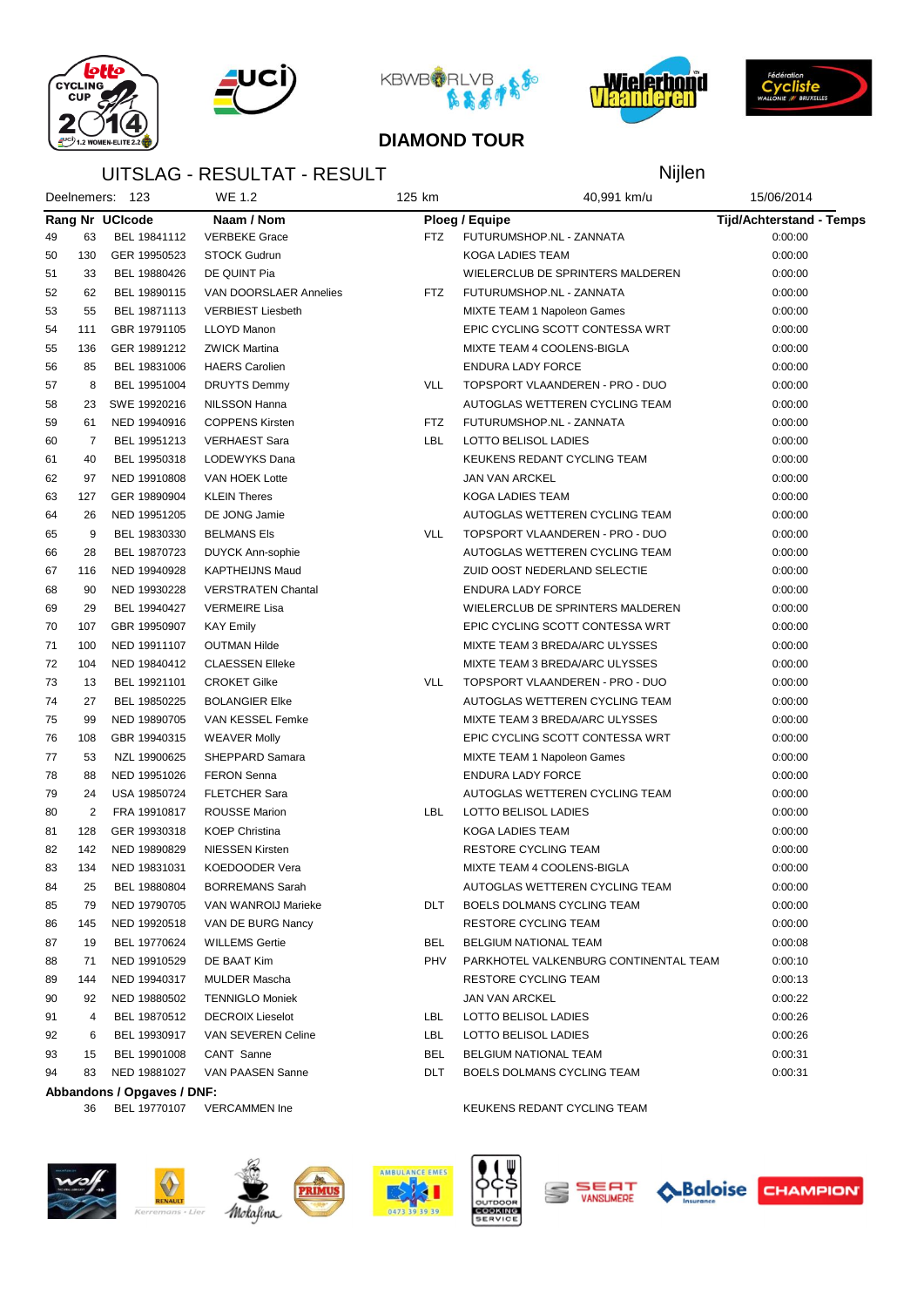







Nijlen



#### **DIAMOND TOUR**

### UITSLAG - RESULTAT - RESULT

| Deelnemers: 123 |                               | <b>WE 1.2</b>             | 125 km                     | 40,991 km/u                           | 15/06/2014                      |
|-----------------|-------------------------------|---------------------------|----------------------------|---------------------------------------|---------------------------------|
|                 | Rang Nr UCIcode               | Naam / Nom                |                            | Ploeg / Equipe                        | <b>Tijd/Achterstand - Temps</b> |
| 43              | BEL 19951214                  | <b>VER EECKE Rianne</b>   |                            | MIXTE TEAM 2 ISOREX                   |                                 |
| 45              | BEL 19950929                  | VANELVERDINGHE Céline     |                            | MIXTE TEAM 2 ISOREX                   |                                 |
| 46              | GBR 19871221                  | CHRISTMAS Dani            |                            | <b>MIXTE TEAM 2 ISOREX</b>            |                                 |
| 47              | BEL 19941011                  | <b>LIESENS Karolien</b>   |                            | <b>MIXTE TEAM 2 ISOREX</b>            |                                 |
| 50              | BEL 19870225                  | ACCOE Joyce               |                            | <b>MIXTE TEAM 1 Napoleon Games</b>    |                                 |
| 51              | BEL 19830520                  | VAN MALDEGHEM Nele        |                            | MIXTE TEAM 1 Napoleon Games           |                                 |
| 52              | BEL 19850816                  | <b>COTTEELS Julie</b>     |                            | <b>MIXTE TEAM 1 Napoleon Games</b>    |                                 |
| 54              | BEL 19730216                  | <b>GELDHOF Anja</b>       |                            | <b>MIXTE TEAM 1 Napoleon Games</b>    |                                 |
| 57              | BEL 19881209                  | <b>BRULEE Latoya</b>      | <b>FTZ</b>                 | FUTURUMSHOP.NL - ZANNATA              |                                 |
| 77              | NED 19930512                  | ROOIJAKKERS Pauliena      | <b>PHV</b>                 | PARKHOTEL VALKENBURG CONTINENTAL TEAM |                                 |
| 82              | NED 19860921                  | <b>ENSING Janneke</b>     | <b>DLT</b>                 | BOELS DOLMANS CYCLING TEAM            |                                 |
| 86              | NED 19910720                  | <b>CLAESSEN Marjolein</b> |                            | ENDURA LADY FORCE                     |                                 |
| 87              | NED 19951010                  | <b>CORNELISSE Simone</b>  |                            | <b>ENDURA LADY FORCE</b>              |                                 |
| 89              | NZL 19890525                  | <b>JAMES Kirtie</b>       |                            | <b>ENDURA LADY FORCE</b>              |                                 |
| 91              | IRL 19820621                  | <b>GEOGHEGAN Michelle</b> |                            | <b>ENDURA LADY FORCE</b>              |                                 |
| 95              | NED 19951116                  | VAN DER ZIJDEN Corine     |                            | <b>JAN VAN ARCKEL</b>                 |                                 |
| 103             | JPN 19830104                  | YUKIYO Hori               |                            | MIXTE TEAM 3 BREDA/ARC ULYSSES        |                                 |
| 105             | NED 19891102                  | VAN DER HOEVEN Natalie    |                            | MIXTE TEAM 3 BREDA/ARC ULYSSES        |                                 |
| 112             | GBR 19790911                  | <b>BRAND Melissa</b>      |                            | EPIC CYCLING SCOTT CONTESSA WRT       |                                 |
| 114             | NED 19941102                  | VAN BAARLE Ashlyn         |                            | ZUID OOST NEDERLAND SELECTIE          |                                 |
| 115             | NED 19920305                  | <b>VERBERNE Lana</b>      |                            | ZUID OOST NEDERLAND SELECTIE          |                                 |
| 131             | GER 19950117                  | OSSYRA Sabina             |                            | KOGA LADIES TEAM                      |                                 |
| 137             | BEL 19910308                  | VANDEPUT Sara             |                            | MIXTE TEAM 4 COOLENS-BIGLA            |                                 |
| 138             | BEL 19810918                  | <b>WELLENS An</b>         |                            | MIXTE TEAM 4 COOLENS-BIGLA            |                                 |
| 139             | BEL 19740228                  | <b>DIERICX Cindy</b>      |                            | MIXTE TEAM 4 COOLENS-BIGLA            |                                 |
| 141             | NED 19920830                  | <b>HOLSTEGE Manon</b>     |                            | <b>RESTORE CYCLING TEAM</b>           |                                 |
| 143             | NED 19900219                  | <b>PIJPERS Thamara</b>    |                            | <b>RESTORE CYCLING TEAM</b>           |                                 |
| 146             | NED 19951029                  | VAN DER PEET Melissa      |                            | <b>RESTORE CYCLING TEAM</b>           |                                 |
|                 | <b>Gestart / Partants:</b>    | 123                       | Aangekomen / Arrivés:      | 94                                    | Opgaven / Abandons:<br>29       |
|                 | Niet gestart / Non partants : | 0                         | Buiten tijd / Hors delai : | 0                                     |                                 |















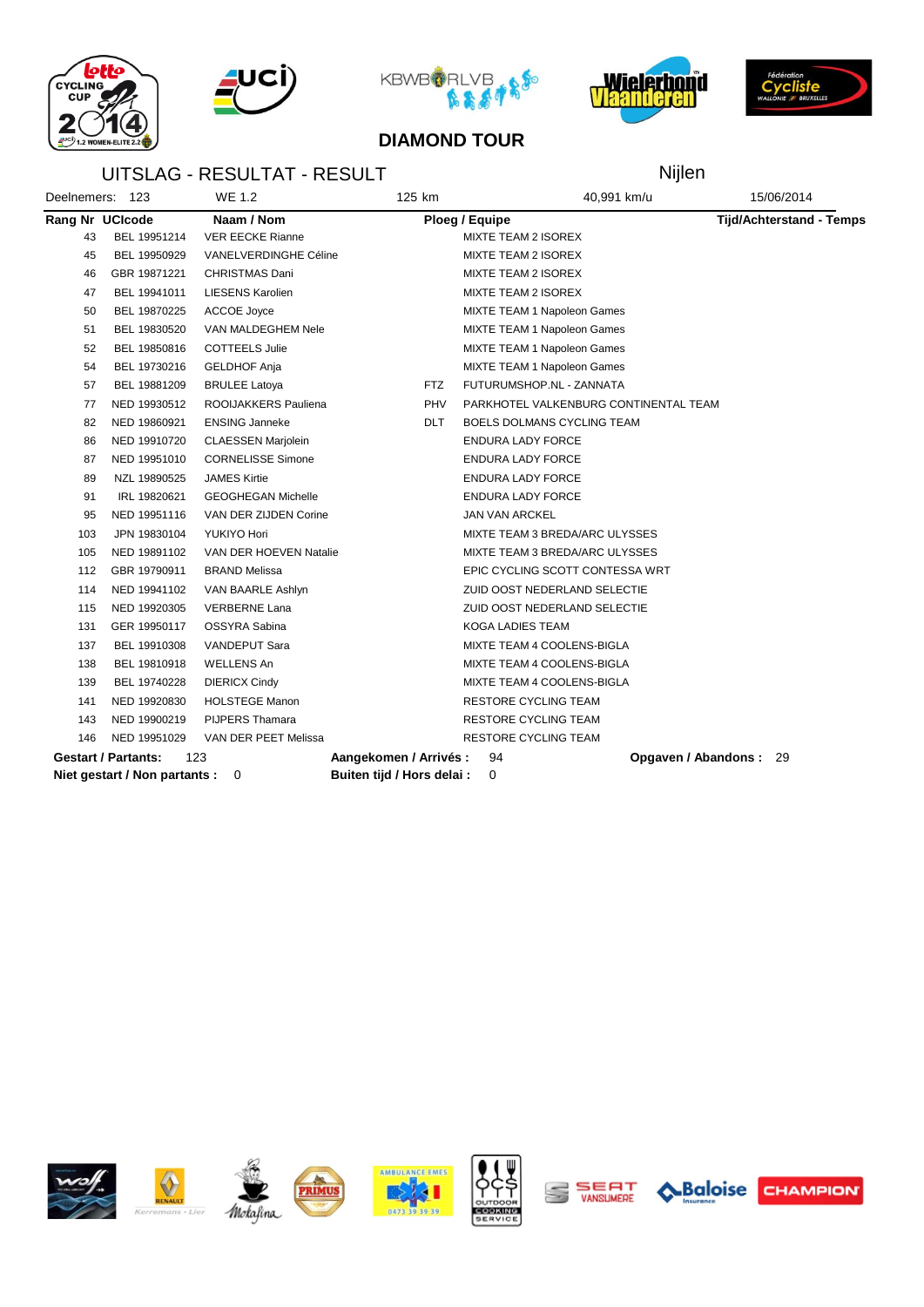









## **PLOEGKLASSEMENT - CLASSEMENT INTEREQUIPES**

**Nijlen**

### DIAMOND TOUR

| Rang           | Ploeg / Equipe                        | <b>Tijd / Temps</b> | <b>Punten/Points</b> | 1e renner - 1re coureur |
|----------------|---------------------------------------|---------------------|----------------------|-------------------------|
| 1              | <b>WIGGLE HONDA</b>                   | 9:08:54             | $12 \overline{ }$    | 2                       |
| 2              | TOPSPORT VLAANDEREN - PRO - DUO       | 9:08:54             | 32                   | 3                       |
| 3              | KEUKENS REDANT CYCLING TEAM           | 9:08:54             | 58                   | 8                       |
| 4              | PARKHOTEL VALKENBURG CONTINENTAL TEAM | 9:08:54             | 58                   | 12                      |
| 5              | EPIC CYCLING SCOTT CONTESSA WRT       | 9:08:54             | 67                   | 13                      |
| 6              | <b>LOTTO BELISOL LADIES</b>           | 9:08:54             | 70                   | 1                       |
| $\overline{7}$ | FUTURUMSHOP.NL - ZANNATA              | 9:08:54             | 71                   | 7                       |
| 8              | WIELERCLUB DE SPRINTERS MALDEREN      | 9:08:54             | 74                   | 11                      |
| 9              | <b>JAN VAN ARCKEL</b>                 | 9:08:54             | 80                   | 18                      |
| 10             | <b>BELGIUM NATIONAL TEAM</b>          | 9:08:54             | 85                   | 15                      |
| 11             | <b>BOELS DOLMANS CYCLING TEAM</b>     | 9:08:54             | 120                  | 9                       |
| 12             | MIXTE TEAM 3 BREDA/ARC ULYSSES        | 9:08:54             | 120                  | 21                      |
| 13             | <b>KOGA LADIES TEAM</b>               | 9:08:54             | 129                  | 16                      |
| 14             | ZUID OOST NEDERLAND SELECTIE          | 9:08:54             | 135                  | 32                      |
| 15             | MIXTE TEAM 1 Napoleon Games           | 9:08:54             | 171                  | 41                      |
| 16             | MIXTE TEAM 4 COOLENS-BIGLA            | 9:08:54             | 181                  | 43                      |
| 17             | AUTOGLAS WETTEREN CYCLING TEAM        | 9:08:54             | 188                  | 58                      |
| 18             | ENDURA LADY FORCE                     | 9:08:54             | 202                  | 56                      |
| 19             | <b>RESTORE CYCLING TEAM</b>           | 9:09:07             | 257                  | 82                      |
| 20             | <b>MIXTE TEAM 2 ISOREX</b>            | 6:05:56             | 52                   | 5                       |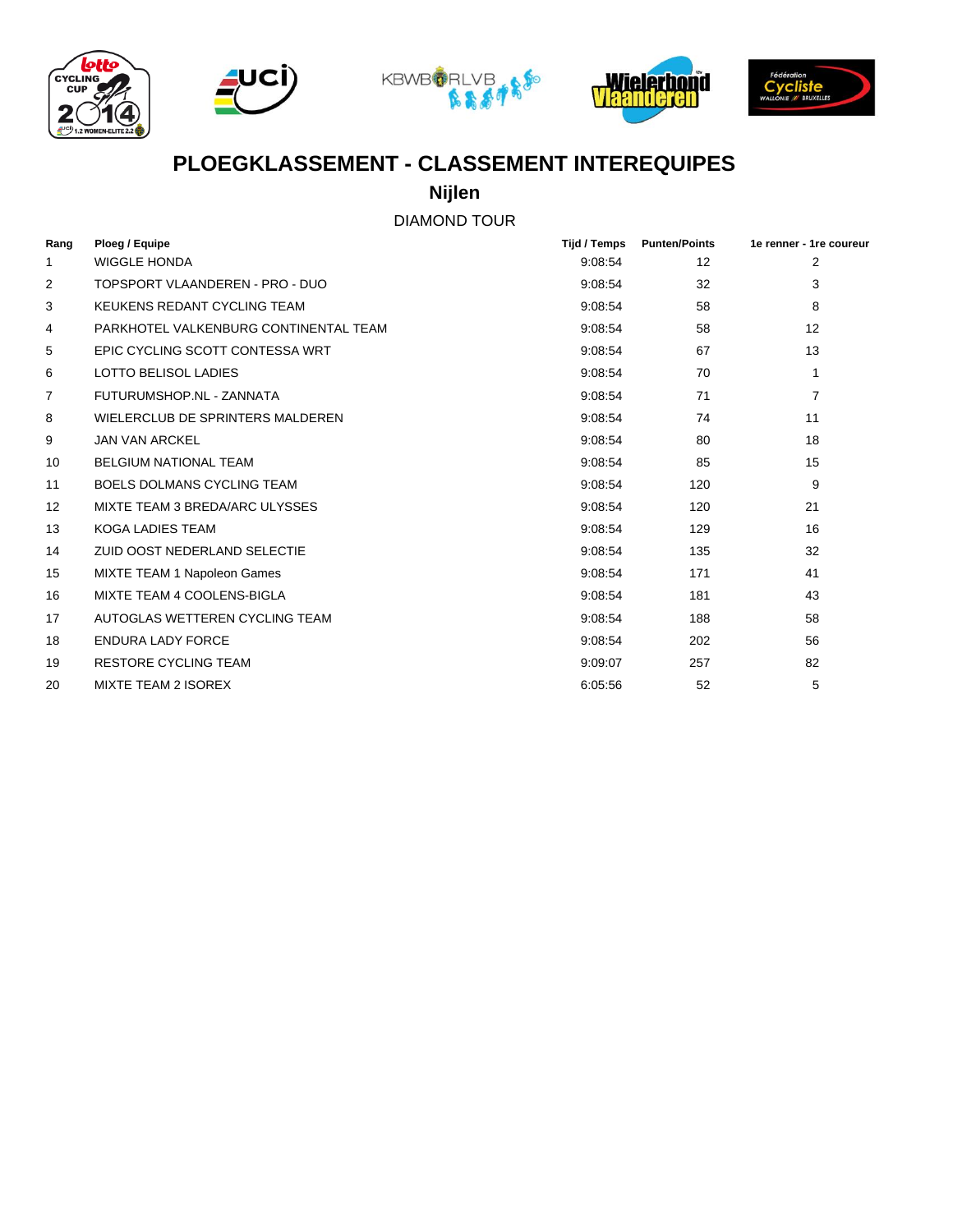









# **KNELPUNTEN - POINTS CHAUDS**

# **DIAMOND TOUR**

| Rang Nr |        | <b>UCIcode</b>            | Naam - Nom                          | Ploeg - Equipe                   | <b>Punten/Points</b> |
|---------|--------|---------------------------|-------------------------------------|----------------------------------|----------------------|
|         | Rush 1 |                           |                                     |                                  |                      |
|         | 3      |                           | BEL 19900314 D'HOORE Jolien         | LOTTO BELISOL LADIES             | 5                    |
| 2       | 59     | BEL 19860408 DOM Annelies |                                     | FUTURUMSHOP.NL - ZANNATA         | 3                    |
| 3       | 4      |                           | BEL 19870512 DECROIX Lieselot       | LOTTO BELISOL LADIES             |                      |
|         | Rush 2 |                           |                                     |                                  |                      |
| 1       | 59     | BEL 19860408 DOM Annelies |                                     | FUTURUMSHOP.NL - ZANNATA         | 5                    |
| 2       | 34     |                           | BEL 19921001 INGHELBRECHT Sarah     | WIELERCLUB DE SPRINTERS MALDEREN | 3                    |
| 3       |        |                           | 23 SWE 19920216 NILSSON Hanna       | AUTOGLAS WETTEREN CYCLING TEAM   |                      |
|         | Rush 3 |                           |                                     |                                  |                      |
| 1       | 59     | BEL 19860408 DOM Annelies |                                     | FUTURUMSHOP.NL - ZANNATA         | 5                    |
| 2       |        |                           | BEL 19790105 DE VOCHT Liesbet       | LOTTO BELISOL LADIES             | 3                    |
| 3       | 62     |                           | BEL 19890115 VAN DOORSLAER Annelies | FUTURUMSHOP.NL - ZANNATA         |                      |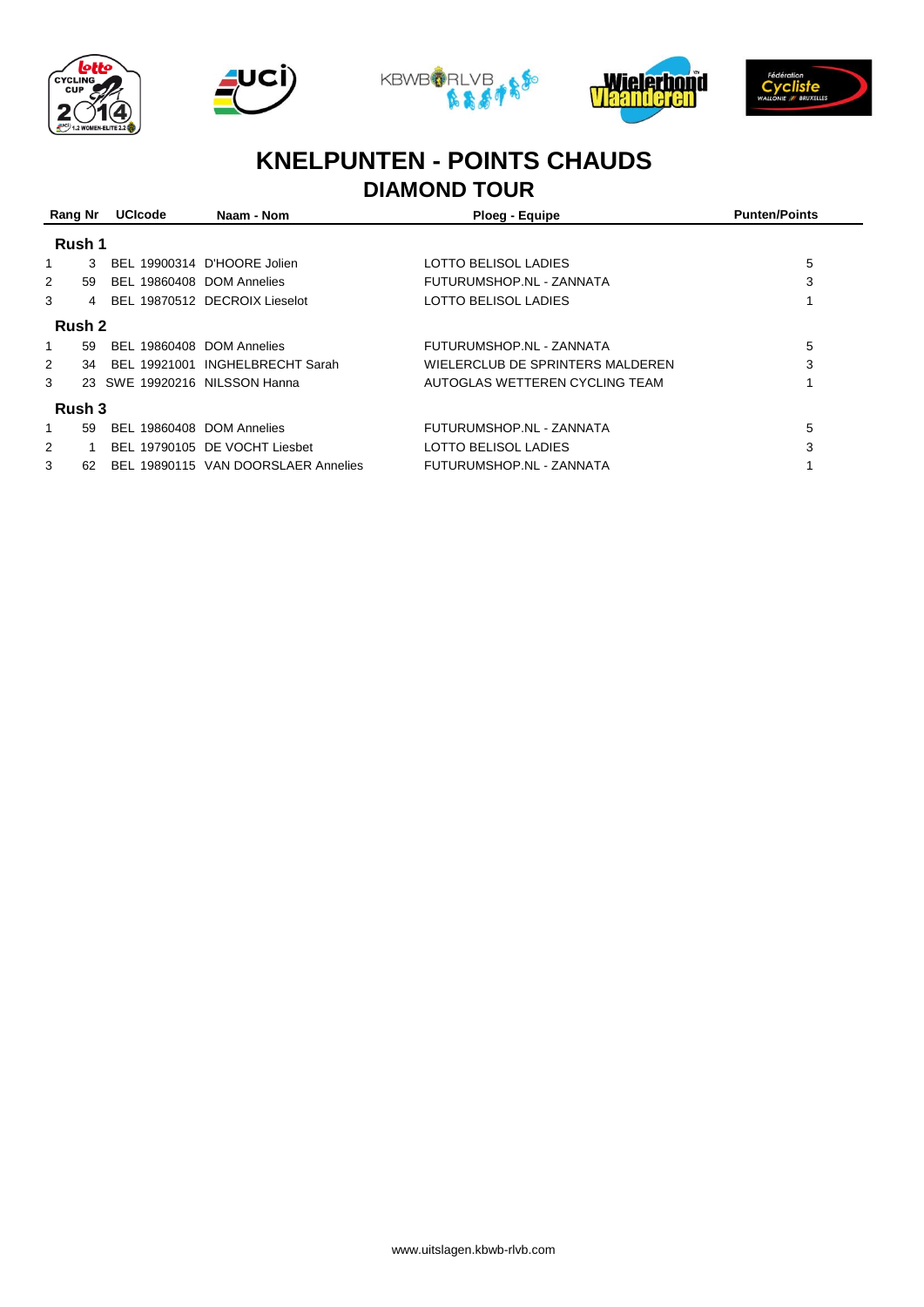









### **DIAMOND TOUR UITSLAG KNELPUNTEN - RESULTATS POINTS CHAUD**

**15/06/2014 - Nijlen**

|             | Rang Nr | <b>UCIcode</b> | Naam/Nom                               | Club                             | <b>Punten/Points</b> |
|-------------|---------|----------------|----------------------------------------|----------------------------------|----------------------|
| -1          |         |                | 59 BEL 19860408 DOM Annelies           | FUTURUMSHOP.NL - ZANNATA         | 13                   |
| 2           |         |                | 3 BEL 19900314 D'HOORE Jolien          | LOTTO BELISOL LADIES             | 5                    |
| 3           |         |                | 1 BEL 19790105 DE VOCHT Liesbet        | LOTTO BELISOL LADIES             | 3                    |
| 4           |         |                | 34 BEL 19921001 INGHELBRECHT Sarah     | WIELERCLUB DE SPRINTERS MALDEREN | 3                    |
| $5 -$       |         |                | 62 BEL 19890115 VAN DOORSLAER Annelies | FUTURUMSHOP.NL - ZANNATA         |                      |
| 6           |         |                | 23 SWE 19920216 NILSSON Hanna          | AUTOGLAS WETTEREN CYCLING TEAM   |                      |
| $7^{\circ}$ |         |                | 4 BEL 19870512 DECROIX Lieselot        | LOTTO BELISOL LADIES             |                      |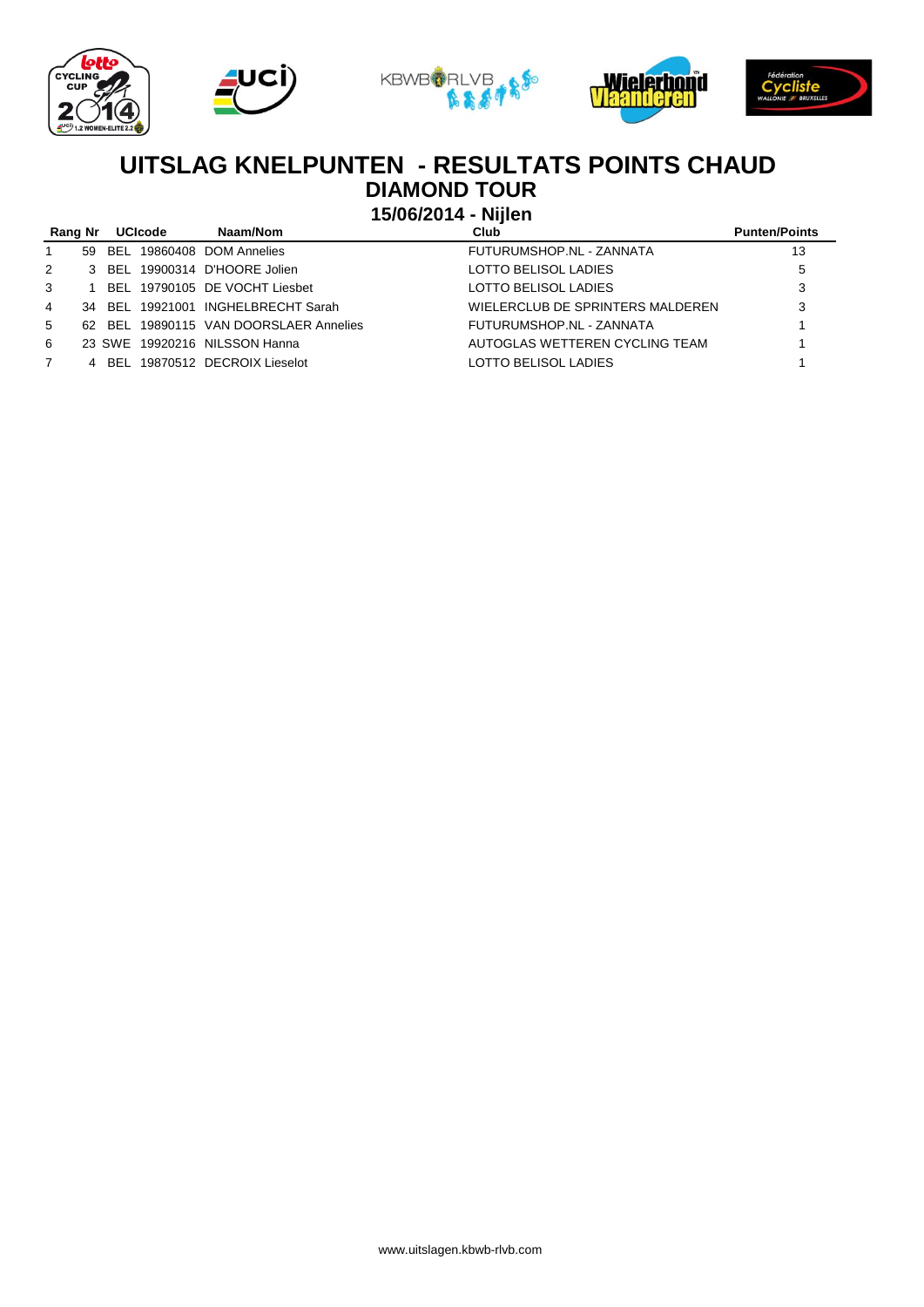









# **Indiv. Punten / Points Indiv. Lotto Cycling Cup**

DIAMOND TOUR **Nijlen**

15/06/2014

| <b>Plaats</b> | Renner                                                                              | <b>Punten</b>  |
|---------------|-------------------------------------------------------------------------------------|----------------|
| 1             | D'HOORE Jolien                                                                      | 30             |
| 3             | <b>DRUYTS Kelly</b>                                                                 | 28             |
| 7             | DE VUYST Sofie                                                                      | 26             |
| 8             | VAN DER MEULEN Kaat                                                                 | 24             |
| 10            | <b>KOPECKY Lotte</b>                                                                | 22             |
| 11            | <b>NIJNS Nathalie</b>                                                               | 20             |
| 15            | VAN LOY Ellen                                                                       | 19             |
| 17            | <b>DEMEY Valerie</b>                                                                | 18             |
| 19            | <b>HANNES Kaat</b>                                                                  | 17             |
| 20            | DE CRITS Nel                                                                        | 16             |
| 25            | <b>INGHELBRECHT Sarah</b>                                                           | 15             |
| 33            | <b>DEBBOUDT Sylvia</b>                                                              | 13             |
| 34            | <b>DOM Annelies</b>                                                                 | 12             |
| 37            | <b>DEBBOUDT Lensy</b>                                                               | 11             |
| 38            | <b>DERGENT Eveline</b>                                                              | 10             |
| 39            | <b>THIJS Katrien</b>                                                                | 9              |
| 41            | VAN DEN STEEN Goedele                                                               | 8              |
| 44            | DE CROOCK Stephanie                                                                 | $\overline{7}$ |
| 45            | <b>LODEWYKS Steffi</b>                                                              | 6              |
| 46            | DE VOCHT Liesbet                                                                    | 5              |
| 49            | <b>VERBEKE Grace</b>                                                                | 4              |
| 51            | DE QUINT Pia                                                                        | 3              |
| 52            | VAN DOORSLAER Annelies                                                              | $\overline{2}$ |
| 53            | <b>VERBIEST Liesbeth</b>                                                            | 1              |
|               | -De individuele klassering, is voorbehouden voor Belgische renners (nationaliteit), |                |

-Le classement individuel,est réservé aux coureurs de nationalité Belge,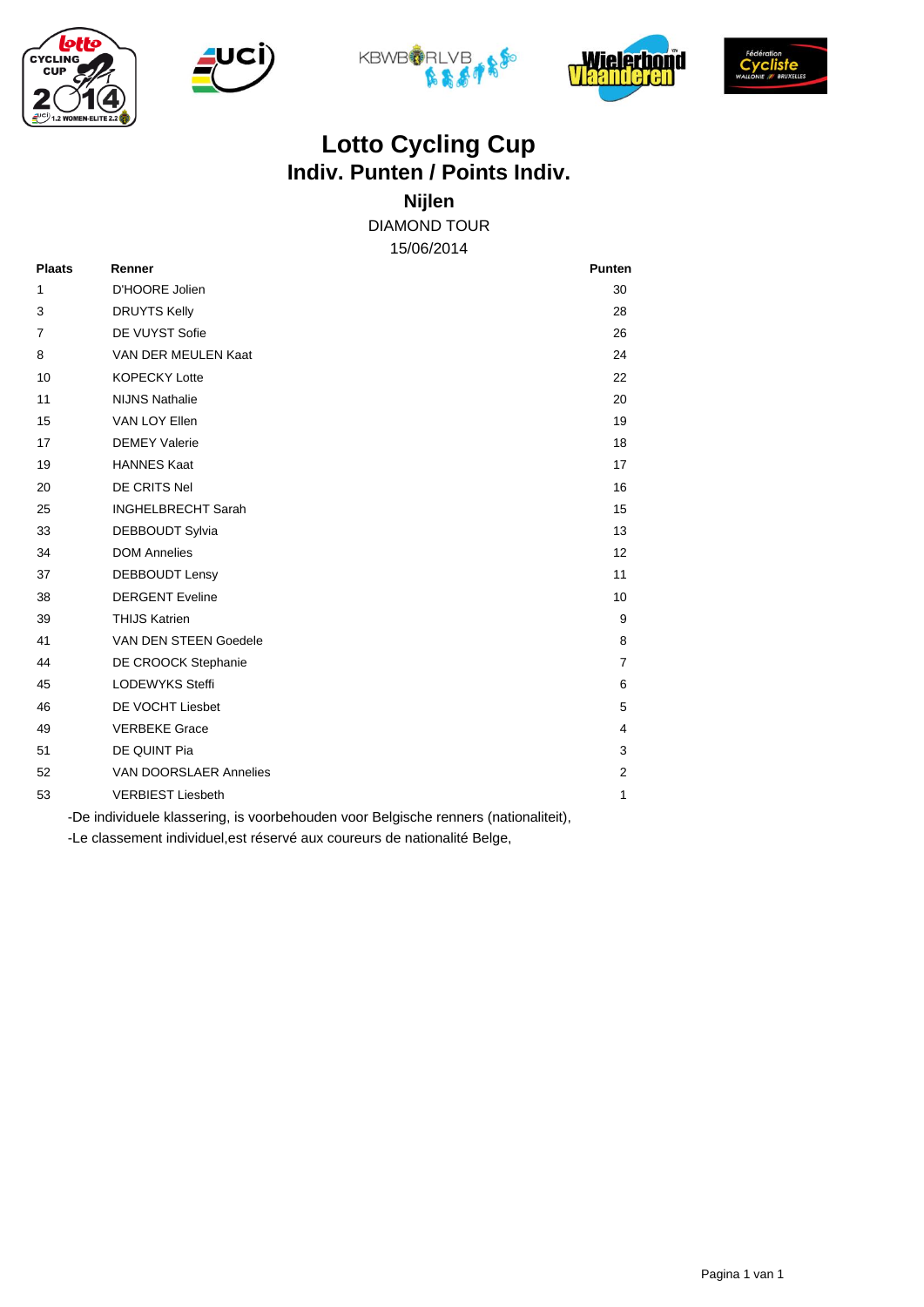









Punten ploegen / Points Equipes

### **Nijlen**

DIAMOND TOUR

15/06/2014

### Interclub

| #              | Club                                       | Punten   |
|----------------|--------------------------------------------|----------|
| $\mathbf{1}$   | <b>WIGGLE HONDA</b>                        | 33       |
| 2              | TOPSPORT VLAANDEREN - PRO - DUO            | 32       |
| 3              | KEUKENS REDANT CYCLING TEAM                | 31       |
| 4              | PARKHOTEL VALKENBURG CONTINENTAL TEAM      | 30       |
| 5              | EPIC CYCLING SCOTT CONTESSA WRT            | 28       |
| 6              | <b>LOTTO BELISOL LADIES</b>                | 26       |
| $\overline{7}$ | FUTURUMSHOP.NL - ZANNATA                   | 24       |
| 8              | WIELERCLUB DE SPRINTERS MALDEREN           | 22       |
| 9              | <b>JAN VAN ARCKEL</b>                      | 20       |
| 10             | <b>BELGIUM NATIONAL TEAM</b>               | 19       |
| 11             | <b>BOELS DOLMANS CYCLING TEAM</b>          | 18       |
| 12             | MIXTE TEAM 3 BREDA/ARC ULYSSES             | 17       |
| 13             | <b>KOGA LADIES TEAM</b>                    | 16       |
| 14             | ZUID OOST NEDERLAND SELECTIE               | 15       |
| 15             | MIXTE TEAM 1 Napoleon Games                | 14       |
| 16             | MIXTE TEAM 4 COOLENS-BIGLA                 | 13       |
| 17             | AUTOGLAS WETTEREN CYCLING TEAM             | 12       |
| 18             | <b>ENDURA LADY FORCE</b>                   | 11       |
| 19             | <b>RESTORE CYCLING TEAM</b>                | 10       |
| 20             | <b>MIXTE TEAM 2 ISOREX</b>                 | 9        |
|                | NAPOLEON GAMES - ST MARTINUS CT - KERKSKEN | $\Omega$ |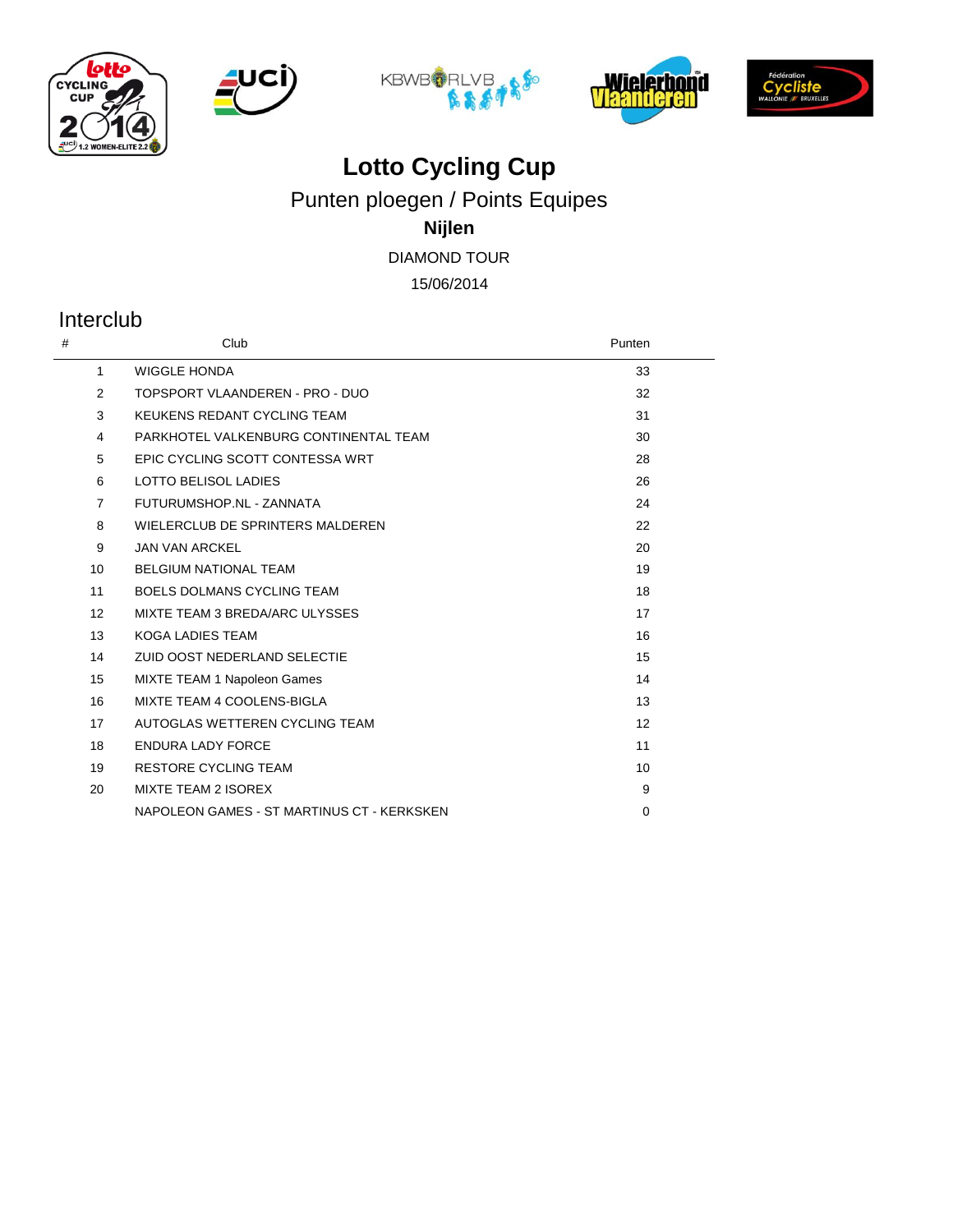









#### **Individueel Klassement - Classement Individuel**

#### **na wedstrijd van DIAMOND TOUR - 15/06/2014**

| $\mathbf{1}$ | DE VUYST Sofie              | FUTURUMSHOP.NL - ZANNATA                   | 164 |
|--------------|-----------------------------|--------------------------------------------|-----|
| 2            | DE VOCHT Liesbet            | LOTTO BELISOL LADIES                       | 123 |
| 3            | <b>HANNES Kaat</b>          | TOPSPORT VLAANDEREN - PRO - DUO            | 119 |
| 4            | <b>DEMEY Valerie</b>        | KEUKENS REDANT CYCLING TEAM                | 110 |
| 5            | POLSPOEL Maaike             | <b>TEAM GIANT-SHIMANO</b>                  | 107 |
| 6            | <b>DAAMS Jessie</b>         | BOELS DOLMANS CYCLING TEAM                 | 103 |
| 7            | VAN SEVEREN Celine          | LOTTO BELISOL LADIES                       | 90  |
| 8            | <b>DOM Annelies</b>         | FUTURUMSHOP.NL - ZANNATA                   | 82  |
| 9            | <b>BRULEE Latoya</b>        | FUTURUMSHOP.NL - ZANNATA                   | 75  |
| 10           | VAN DOORSLAER Annelies      | FUTURUMSHOP.NL - ZANNATA                   | 75  |
| 11           | VAN DER MEULEN Kaat         | KEUKENS REDANT CYCLING TEAM                | 73  |
| 12           | <b>DEBBOUDT Lensy</b>       | KEUKENS REDANT CYCLING TEAM                | 65  |
| 13           | <b>INGHELBRECHT Sarah</b>   | WIELERCLUB DE SPRINTERS MALDEREN           | 65  |
| 14           | D'HOORE Jolien              | LOTTO BELISOL LADIES                       | 60  |
| 15           | VAN GLABEKE Shana           | AUTOGLAS WETTEREN CYCLING TEAM             | 49  |
| 16           | <b>DRUYTS Kelly</b>         | TOPSPORT VLAANDEREN - PRO - DUO            | 46  |
| 17           | <b>VERBEKE Grace</b>        | FUTURUMSHOP.NL - ZANNATA                   | 44  |
| 18           | VAN LOY Ellen               | YOUNG TELENET FIDEA CYCLING TEAM           | 33  |
| 19           | <b>NIJNS Nathalie</b>       | WIELERCLUB DE SPRINTERS MALDEREN           | 31  |
| 20           | DE CROOCK Stephanie         | WIELERCLUB DE SPRINTERS MALDEREN           | 29  |
| 21           | <b>BELMANS Els</b>          | TOPSPORT VLAANDEREN - PRO - DUO            | 29  |
| 22           | DUYCK Ann-sophie            | AUTOGLAS WETTEREN CYCLING TEAM             | 25  |
| 23           | <b>DRUYTS Jessy</b>         | TOPSPORT VLAANDEREN - PRO - DUO            | 25  |
| 24           | DE CRITS Nel                | TOPSPORT VLAANDEREN - PRO - DUO            | 24  |
| 25           | <b>KOPECKY Lotte</b>        | TOPSPORT VLAANDEREN - PRO - DUO            | 22  |
| 26           | CANT Sanne                  | ENERTHERM-BKCP                             | 19  |
| 27           | <b>VERBIEST Liesbeth</b>    | NAPOLEON GAMES - ST MARTINUS CT - KERKSKEN | 18  |
| 28           | <b>DERGENT Eveline</b>      | WIELERCLUB DE SPRINTERS MALDEREN           | 17  |
| 29           | <b>VERSCHELDEN Nathalie</b> | KEUKENS REDANT CYCLING TEAM                | 15  |
| 30           | <b>ARYS Evelyn</b>          | TOPSPORT VLAANDEREN - PRO - DUO            | 14  |
| 31           | DEBBOUDT Sylvia             | KEUKENS REDANT CYCLING TEAM                | 13  |
| 32           | <b>BOLANGIER EIKe</b>       | AUTOGLAS WETTEREN CYCLING TEAM             | 13  |
| 33           | LODEWYKS Steffi             | KEUKENS REDANT CYCLING TEAM                | 12  |
| 34           | <b>HAERS Carolien</b>       | <b>ENDURA LADY FORCE</b>                   | 12  |
| 35           | <b>VEKEMANS Anisha</b>      | LOTTO BELISOL LADIES                       | 12  |
| 36           | VAN DEN HAUTE Steffy        | WIELERCLUB DE SPRINTERS MALDEREN           | 11  |
| 37           | <b>CROKET Gilke</b>         | TOPSPORT VLAANDEREN - PRO - DUO            | 11  |
| 38           | <b>DRUYTS Demmy</b>         | TOPSPORT VLAANDEREN - PRO - DUO            | 11  |
| 39           | <b>GINS Tara</b>            | WIELERCLUB DE SPRINTERS MALDEREN           | 10  |
| 40           | <b>DEBBOUDT Evelien</b>     | KEUKENS REDANT CYCLING TEAM                | 10  |
| 41           | <b>THIJS Katrien</b>        | KLEUR OP MAAT CYCLINGTEAM                  | 9   |
| 42           | <b>MEYVISCH Molly</b>       | LOTTO BELISOL LADIES                       | 9   |
| 43           | VAN DEN STEEN Goedele       | <b>INDIVIDUEEL</b>                         | 8   |
| 44           | <b>BECKERS Isabelle</b>     | LOTTO BELISOL LADIES                       | 4   |
| 45           | <b>VERHESTRAETEN Karen</b>  | KLEUR OP MAAT CYCLINGTEAM                  | 3   |
| 46           | DE QUINT Pia                | WIELERCLUB DE SPRINTERS MALDEREN           | 3   |
| 47           | LODEWYKS Dana               | KEUKENS REDANT CYCLING TEAM                | 3   |
| 48           | <b>BORREMANS Sarah</b>      | AUTOGLAS WETTEREN CYCLING TEAM             | 1   |

-De individuele klassering, is voorbehouden voor Belgische renners (nationaliteit),

-Le classement individuel,est réservé aux coureurs de nationalité Belge,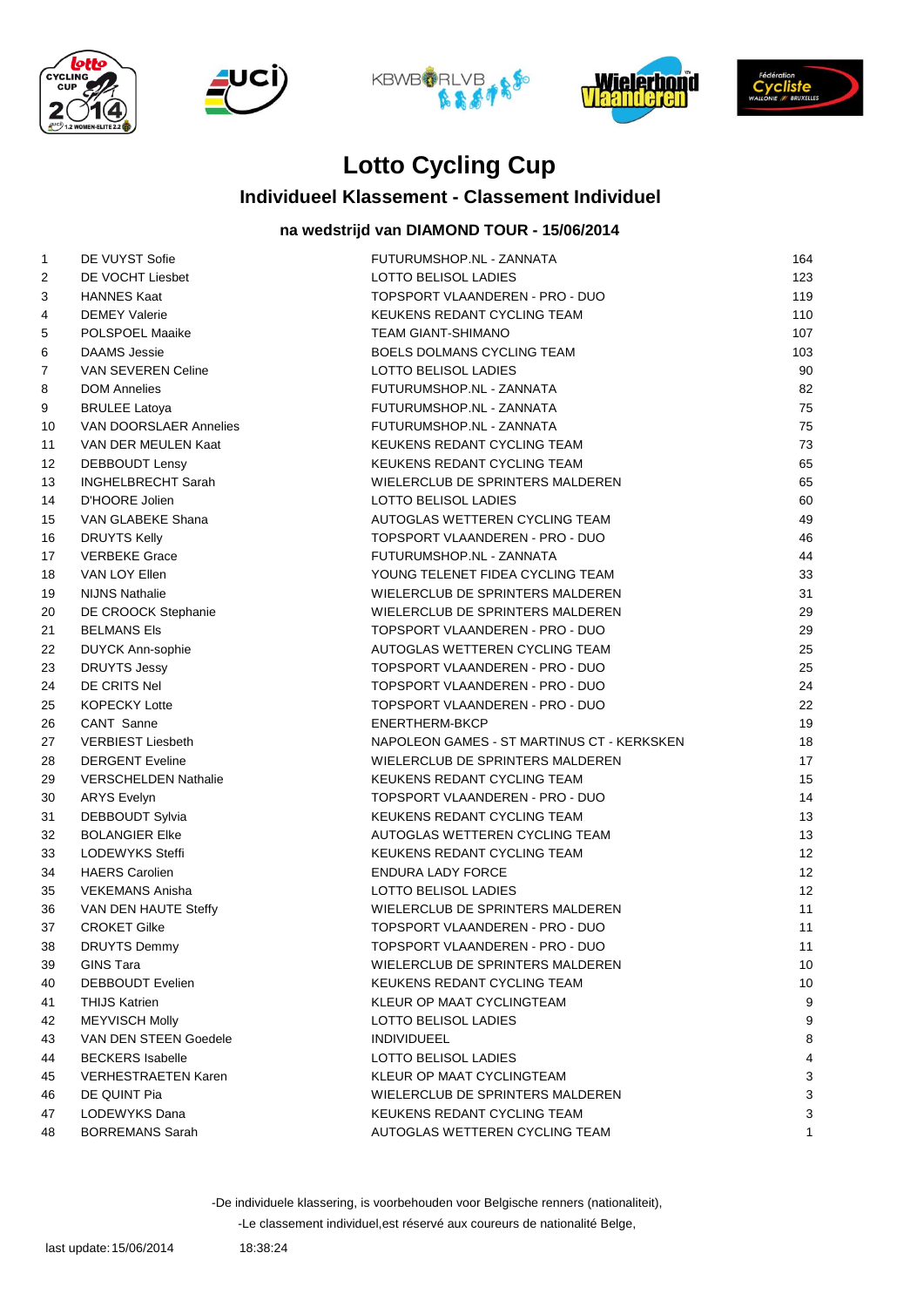









## **Individueel Jongerenklassement - Classement Individuel Meilleur Jeune**

#### **na wedstrijd van DIAMOND TOUR - 15/06/2014**

| $\mathbf{1}$    | <b>DEMEY Valerie</b>        | KEUKENS REDANT CYCLING TEAM      | 110 |
|-----------------|-----------------------------|----------------------------------|-----|
| $\overline{2}$  | <b>VAN SEVEREN Celine</b>   | LOTTO BELISOL LADIES             | 90  |
| 3               | VAN DER MEULEN Kaat         | KEUKENS REDANT CYCLING TEAM      | 73  |
| 4               | <b>INGHELBRECHT Sarah</b>   | WIELERCLUB DE SPRINTERS MALDEREN | 65  |
| 5               | VAN GLABEKE Shana           | AUTOGLAS WETTEREN CYCLING TEAM   | 49  |
| 6               | <b>NIJNS Nathalie</b>       | WIELERCLUB DE SPRINTERS MALDEREN | 31  |
| $\overline{7}$  | <b>DRUYTS Jessy</b>         | TOPSPORT VLAANDEREN - PRO - DUO  | 25  |
| 8               | <b>KOPECKY Lotte</b>        | TOPSPORT VLAANDEREN - PRO - DUO  | 22  |
| 9               | <b>DERGENT Eveline</b>      | WIELERCLUB DE SPRINTERS MALDEREN | 17  |
| 10              | <b>VERSCHELDEN Nathalie</b> | KEUKENS REDANT CYCLING TEAM      | 15  |
| 11              | LODEWYKS Steffi             | KEUKENS REDANT CYCLING TEAM      | 12  |
| 12 <sup>2</sup> | VAN DEN HAUTE Steffy        | WIELERCLUB DE SPRINTERS MALDEREN | 11  |
| 13              | <b>CROKET Gilke</b>         | TOPSPORT VLAANDEREN - PRO - DUO  | 11  |
| 14              | DRUYTS Demmy                | TOPSPORT VLAANDEREN - PRO - DUO  | 11  |
| 15              | <b>MEYVISCH Molly</b>       | LOTTO BELISOL LADIES             | 9   |
| 16              | LODEWYKS Dana               | KEUKENS REDANT CYCLING TEAM      | 3   |
|                 |                             |                                  |     |

-Le classement individuel,est réservé aux coureurs de nationalité Belge, -De individuele klassering, is voorbehouden voor Belgische renners (nationaliteit),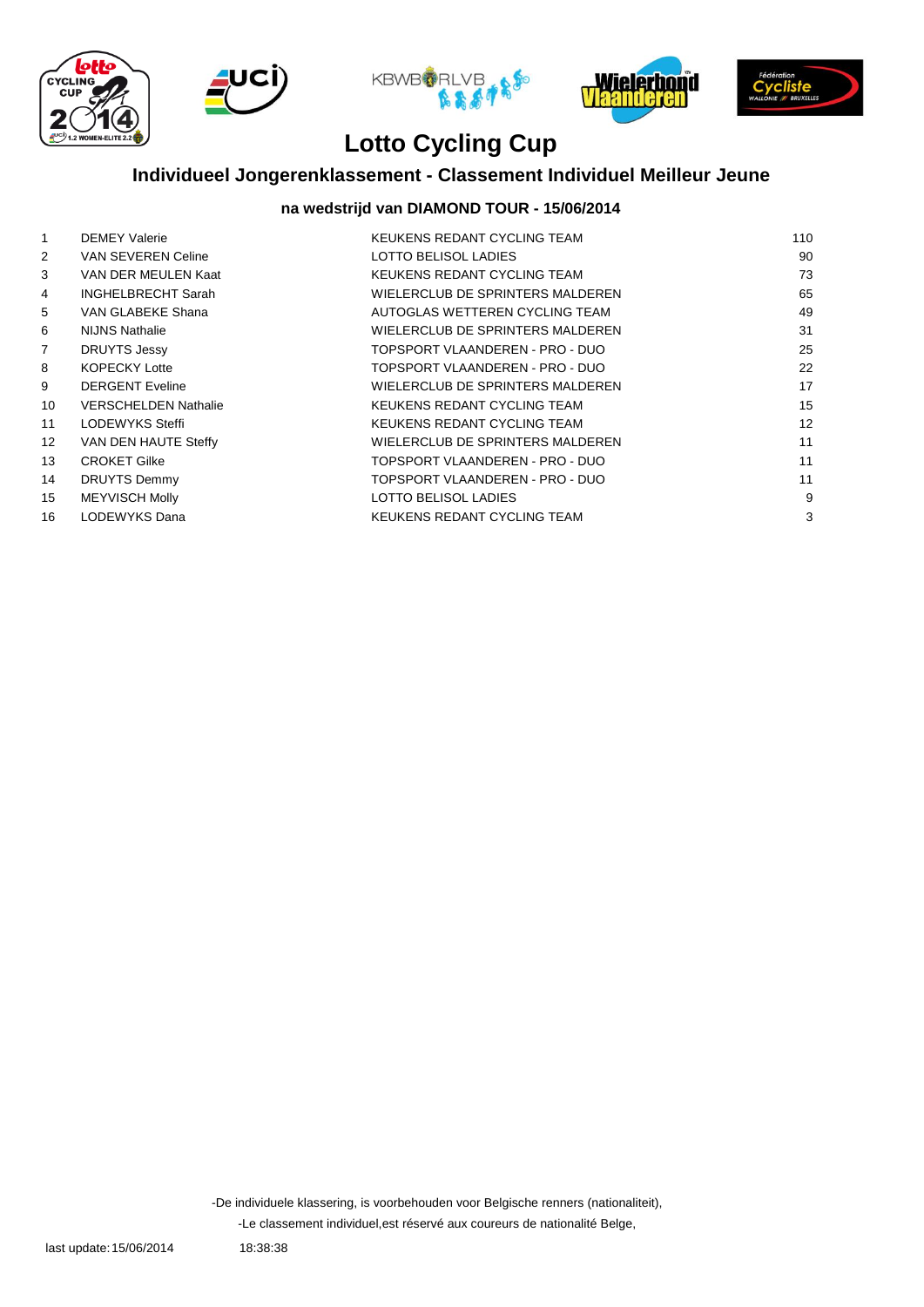









### **Algemeen Clubklassement / Classement Interequipes**

#### **na wedstrijd van DIAMOND TOUR - 15/06/2014**

|    | Ploeg - Equipe                        | Punten |                |                | Dichtste plaats club |                |                   | Dichtste plaats renner |
|----|---------------------------------------|--------|----------------|----------------|----------------------|----------------|-------------------|------------------------|
| 1  | FUTURUMSHOP.NL - ZANNATA              | 172    | 3              | 3              | $\overline{4}$       | 3              | 5                 | 7                      |
| 2  | <b>WIGGLE HONDA</b>                   | 140    | 1              | $\mathbf{1}$   | 4                    | 1              | 2                 | 4                      |
| 3  | LOTTO BELISOL LADIES                  | 129    | 2              | 6              | 8                    | $\mathbf{1}$   | 2                 | 2                      |
| 4  | <b>BOELS DOLMANS CYCLING TEAM</b>     | 125    | 2              | 2              | 5                    | $\mathbf{1}$   | 4                 | $\overline{7}$         |
| 5  | <b>HITEC PRODUCTS</b>                 | 112    | 2              | 4              | 6                    | 2              | 3                 | 8                      |
| 6  | KEUKENS REDANT CYCLING TEAM           | 111    | 3              | 4              | 11                   | 8              | 11                | 15                     |
| 7  | PARKHOTEL VALKENBURG CONTINENTAL TEAM | 108    | 4              | 9              | 9                    | 12             | 16                | 19                     |
| 8  | <b>BIGLA CYCLING TEAM</b>             | 96     | 3              | 11             | 11                   | 4              | 6                 | 10                     |
| 9  | TOPSPORT VLAANDEREN - PRO - DUO       | 94     | 2              | 6              | 15                   | 3              | 8                 | 10                     |
| 10 | RABO LIV WOMEN CYCLING TEAM           | 92     | $\mathbf{1}$   | $\mathbf{1}$   | 6                    | $\mathbf{1}$   | 4                 | 4                      |
| 11 | AUTOGLAS WETTEREN CYCLING TEAM        | 84     | $\overline{7}$ | 11             | 13                   | 5              | 12                | 18                     |
| 12 | POITOU-CHARENTES.FUTUROSCOPE.86       | 81     | 4              | 6              | 10                   | 5              | 11                | 13                     |
| 13 | ORICA - AIS                           | 80     | 3              | 3              | 11                   | $\mathbf{1}$   | 2                 | 6                      |
| 14 | <b>TEAM GIANT-SHIMANO</b>             | 79     | 1              | 8              | 15                   | 3              | 3                 | 5                      |
| 15 | <b>ESTADO DE MEXICO FAREN</b>         | 64     | 8              | 8              | 9                    | 4              | 8                 | 15                     |
| 16 | WIELERCLUB DE SPRINTERS MALDEREN      | 56     | 8              | 10             | 18                   | 11             | 25                | 25                     |
| 17 | <b>LOINTEK</b>                        | 55     | 7              | 14             | 15                   | 6              | 16                | 16                     |
| 18 | <b>BELGIUM NATIONAL TEAM</b>          | 52     | $\mathbf{1}$   | 10             |                      | $\mathbf{1}$   | 10                | 13                     |
| 19 | EPIC CYCLING SCOTT CONTESSA WRT       | 52     | 5              | $\overline{7}$ |                      | $\overline{7}$ | $12 \overline{ }$ | 13                     |
| 20 | SPECIALIZED - LULULEMON               | 50     | 6              | $\overline{7}$ |                      | 13             | 25                | 29                     |
| 21 | <b>JAN VAN ARCKEL</b>                 | 49     | 9              | 16             | 21                   | 18             | 27                | 35                     |
| 22 | TIBCO / TO THE TOP                    | 42     | 5              | 15             |                      | 10             | 22                | 28                     |
| 23 | USA NATIONAL TEAM                     | 42     | 9              | 16             | 20                   | 6              | 15                | 27                     |
| 24 | <b>VELOSPORT PASTA MONTEGRAPPA</b>    | 41     | 8              | 19             | 20                   | 20             | 22                | 23                     |
| 25 | <b>ENDURA LADY FORCE</b>              | 37     | 12             | 18             | 22                   | 36             | 56                | 60                     |
| 26 | MIXTE TEAM 2 ISOREX                   | 37     | 14             | 20             | 21                   | 5              | 15                | 28                     |
| 27 | <b>RUSVELO</b>                        | 33     | 12             | - 13           |                      | 22             | 33                | 42                     |
| 28 | <b>BTC CITY LJUBLJANA</b>             | 32     | 2              |                |                      | 9              | 23                | 35                     |
| 29 | MIXTE TEAM 1 Napoleon Games           | 32     | 13             | 15 27          |                      | 41             | 48                | 53                     |
| 30 | AUSTRALIAN NAT TEAM                   | 24     |                | 10 24          |                      | 20             | 41                | 43                     |
| 31 | <b>RESTORE CYCLING TEAM</b>           | 24     | 15             | 19 29          |                      | 62             | 67                | 76                     |
| 32 | SERVETTO FOOTON                       | 20     | 9              |                |                      | 10             | 45                | 48                     |
| 33 | CANADIAN NAT TEAM                     | 20     | 18 20          |                |                      | 36             | 54                | 69                     |
| 34 | ASTANA BEPINK WOMENS TEAM             | 20     |                | 18 22 27       |                      | 13             | 56                | 57                     |
| 35 | LITHUANIA NATIONAL TEAM               | 19     | 10             |                |                      | 28             | 36                | 54                     |
| 36 | MIXTE TEAM 3 BREDA/ARC ULYSSES        | 17     | 12             |                |                      | 21             | 28                | 71                     |
| 37 | BIZKAIA - DURANGO                     | 17     |                | 17 24          |                      | 12             | 66                | 70                     |
| 38 | KOGA LADIES TEAM                      | 16     | 13 29          |                |                      | 16             | 50                | 63                     |
| 39 | RUSSIAN NAT TEAM                      | 16     | 13             |                |                      | $\mathbf{7}$   | 48                | 69                     |
| 40 | ALE CIPOLLINI                         | 15     | 14             |                |                      | 2              | 65                | 68                     |
| 41 | ZUID OOST NEDERLAND SELECTIE          | 15     | 14             |                |                      | 32             | 36                | 67                     |
| 42 | <b>TEAM RYTGER</b>                    | 15     |                | 23 24 25       |                      | 26             | 46                | 78                     |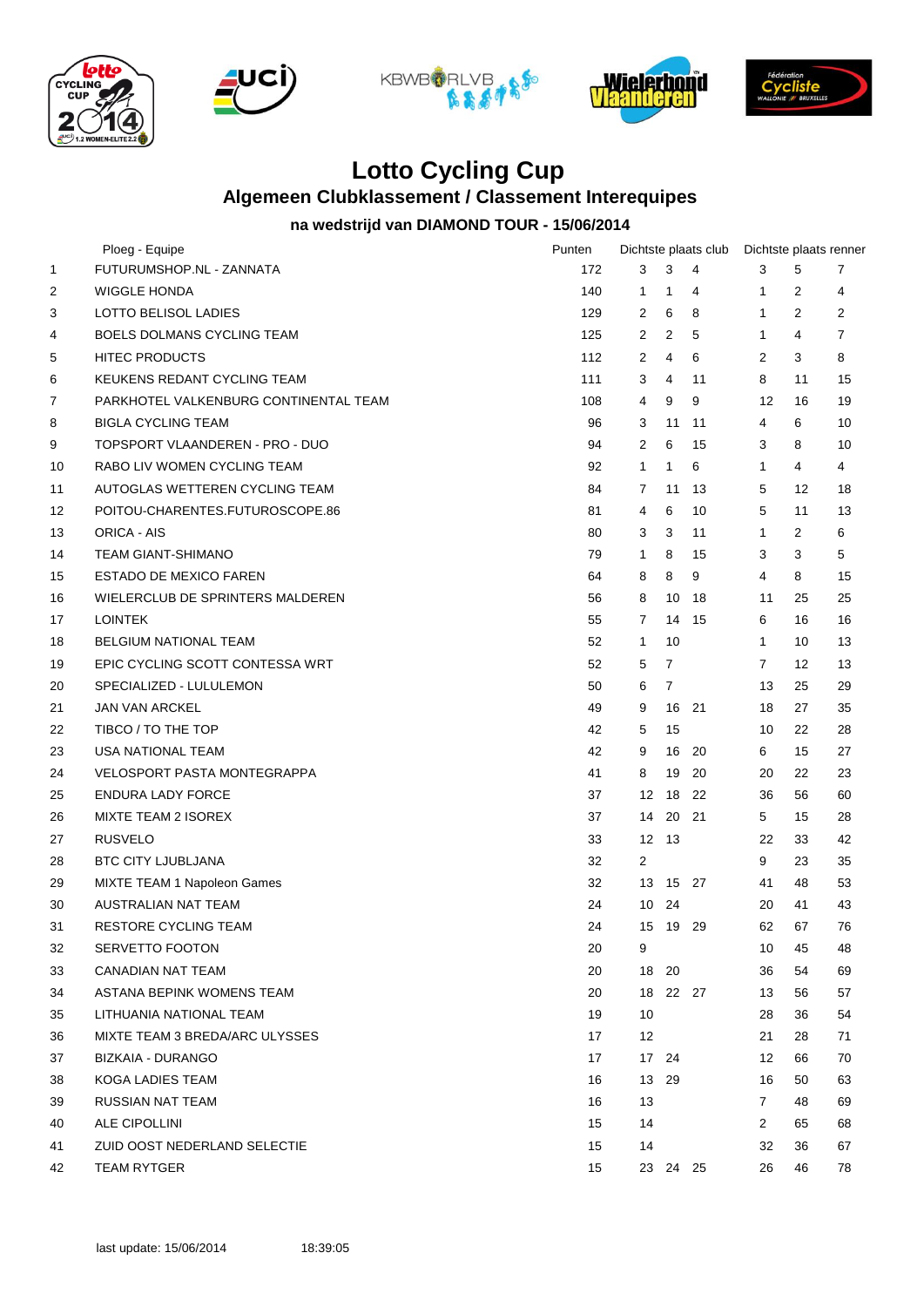|    | Ploeg - Equipe                             | Punten |    |     | Dichtste plaats club | Dichtste plaats renner |     |     |
|----|--------------------------------------------|--------|----|-----|----------------------|------------------------|-----|-----|
| 43 | <b>FIREFIGHTERS UPSALA CK</b>              | 13     | 16 |     |                      | 30                     | 54  | 86  |
| 44 | MIXTE TEAM 4 COOLENS-BIGLA                 | 13     | 16 |     |                      | 43                     | 55  | 83  |
| 45 | NORDRHEIN WESTFALEN                        | 13     | 16 |     |                      | 59                     |     |     |
| 46 | <b>SCOTLAND</b>                            | 11     | 25 | 25  | -26                  | 31                     | 60  | 88  |
| 47 | S.C. MICHELA FANINI ROX                    | 10     | 19 |     |                      | 33                     | 83  | 92  |
| 48 | WV BREDA LADIES TEAM                       | 10     | 22 | 26  |                      | 41                     | 64  | 84  |
| 49 | REGIO NOORD HOLLAND                        | 8      | 21 |     |                      | 59                     | 97  | 98  |
| 50 | SWABOLADIES.NL                             | 6      | 23 |     |                      | 76                     | 104 | 115 |
| 51 | <b>VAIANO FONDRIEST</b>                    | 2      | 27 |     |                      | 57                     |     |     |
| 52 | NAPOLEON GAMES - ST MARTINUS CT - KERKSKEN | 0      | 22 | -40 |                      |                        |     |     |
| 53 | <b>ISOREX CYCLING TEAM</b>                 | 0      | 38 |     |                      |                        |     |     |
| 54 | ARC ULYSSES                                | 0      | 39 |     |                      |                        |     |     |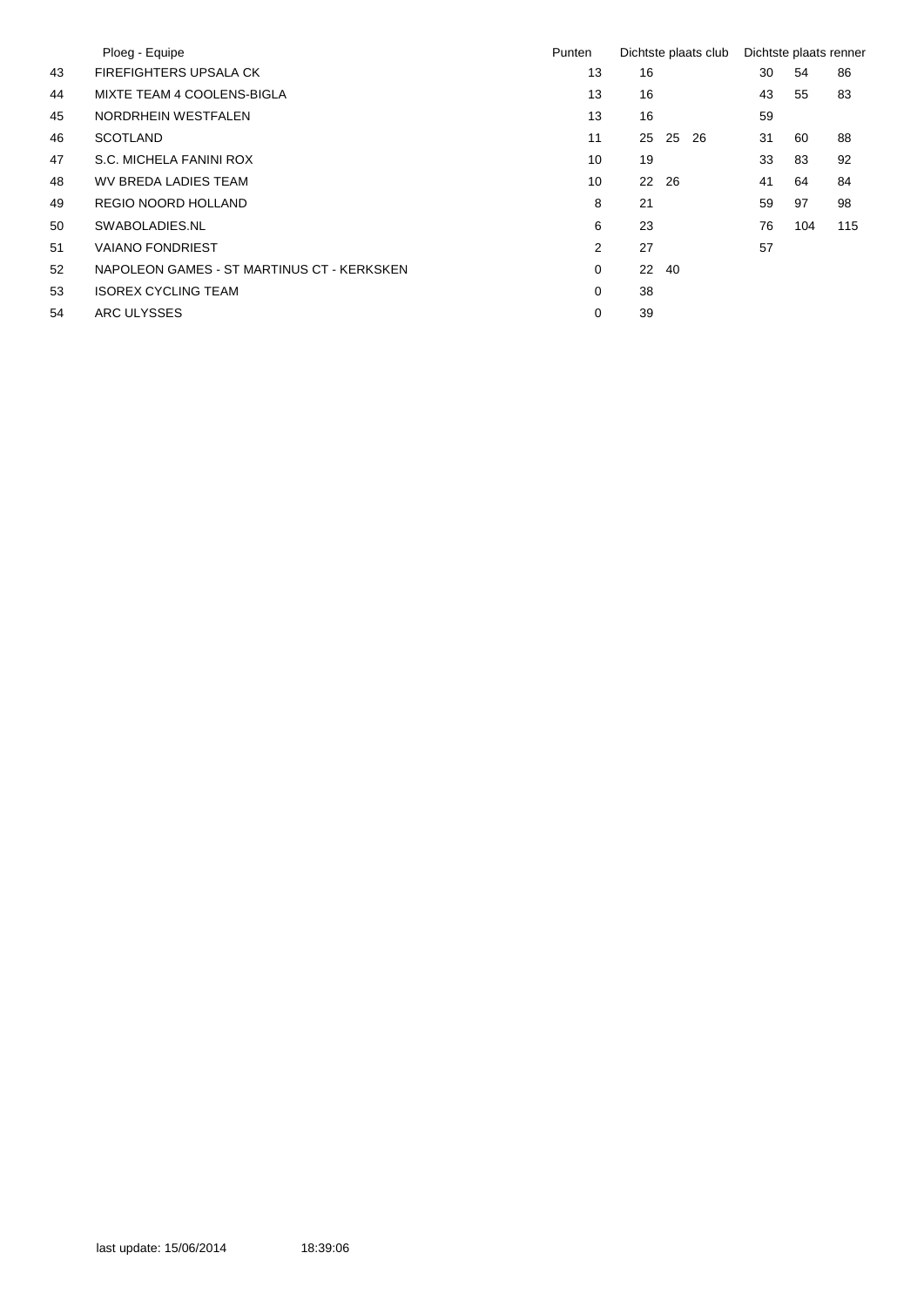









# **Algemeen Bergklassement - Classement Géneral GPM**

**na wedstrijd van DIAMOND TOUR - 15/06/2014**

| Rang<br>1 | <b>UCIcode</b> |          | Naam - Nom                    | <b>Ploeg - Equipe</b>             | <b>Punten/Points</b> | 1st PL         | Laatste sprint |
|-----------|----------------|----------|-------------------------------|-----------------------------------|----------------------|----------------|----------------|
|           | <b>SW</b>      | 19830923 | <b>JOHANSSON Emma</b>         | <b>ORICA - AIS</b>                | 26                   | $\overline{2}$ | 04/00/03       |
| 2         | <b>BEL</b>     | 19900528 | <b>DAAMS</b> Jessie           | <b>BOELS DOLMANS CYCLING TEAM</b> | 15                   |                | 04/00/01       |
| 3         | GB             | 19881218 | <b>ARMITSTEAD Elizabeth</b>   | <b>BOELS DOLMANS CYCLING TEAM</b> | 14                   |                | 02/05/05       |
| 4         | AU             | 19811008 | <b>GARFOOT Katrin</b>         | <b>AUSTRALIAN NAT TEAM</b>        | 13                   |                | 03/00/05       |
| 5         | <b>ITA</b>     | 19911210 | <b>LONGO BORGHINI Elisa</b>   | <b>HITEC PRODUCTS</b>             | 12                   |                | 04/00/05       |
| 6         | <b>BEL</b>     | 19870402 | DE VUYST Sofie                | FUTURUMSHOP.NL - ZANNATA          | 11                   |                | 04/00/03       |
| 7         | <b>FR</b>      | 19920210 | <b>FERRAND PREVOT Pauline</b> | RABO LIV WOMEN CYCLING TEAM       | 8                    |                | 04/00/05       |
| 8         | <b>FR</b>      | 19910327 | <b>BIANNIC Aude</b>           | <b>LOINTEK</b>                    | 8                    |                | 01/03/05       |
| 9         | ITA            | 19890916 | <b>CARRETTA Valentina</b>     | <b>ALE CIPOLLINI</b>              |                      | 0              | 03/00/03       |
| 10        | PO             | 19940929 | NIEWIADOMA Katarzyna          | RABO LIV WOMEN CYCLING TEAM       | 6                    |                | 02/04/01       |
| 11        | AU             | 19820609 | <b>HOGAN Joanne</b>           | <b>BIGLA CYCLING TEAM</b>         | 5                    |                | 04/00/05       |
| 12        | <b>FR</b>      | 19890128 | <b>DELZENNE Elise</b>         | SPECIALIZED - LULULEMON           | 5                    |                | 01/04/05       |
| 13        | <b>BEL</b>     | 19890328 | <b>POLSPOEL Maaike</b>        | TEAM GIANT-SHIMANO                | 5                    |                | 01/02/05       |
| 14        | <b>NE</b>      | 19910601 | PIETERS Amy                   | TEAM GIANT-SHIMANO                | 4                    | 0              | 01/04/01       |
| 15        | <b>NE</b>      | 19870211 | <b>VAN DIJK Eleonora</b>      | <b>BOELS DOLMANS CYCLING TEAM</b> | 4                    | 0              | 01/03/03       |
| 16        | ITA            | 19880802 | <b>BERLATO Elena</b>          | <b>ALE CIPOLLINI</b>              | 2                    | 0              | 03/00/01       |
| 17        | RU             | 19930210 | CHEKINA Aleksandra            | <b>RUSSIAN NAT TEAM</b>           |                      | 0              | 04/00/01       |
| 18        | <b>FR</b>      | 19890922 | <b>CORDON Audrey</b>          | <b>HITEC PRODUCTS</b>             |                      | 0              | 02/01/01       |
| 19        | <b>NE</b>      | 19870401 | <b>KNETEMANN Roxane</b>       | RABO LIV WOMEN CYCLING TEAM       |                      | 0              | 01/02/01       |